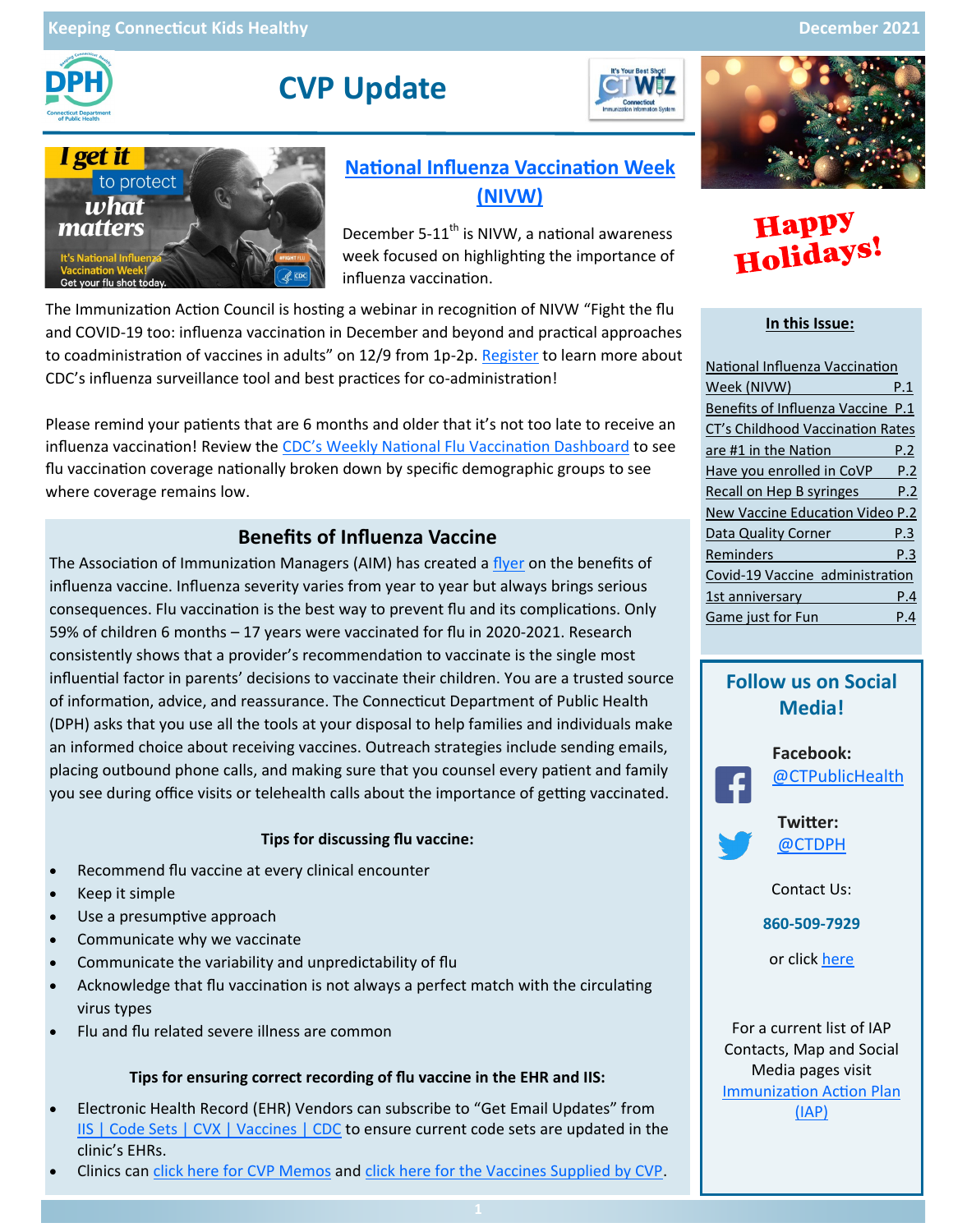## **Connecticut's Childhood Vaccination Rates are #1 in the Nation!**

[Congratulations to Connecticut](https://portal.ct.gov/Office-of-the-Governor/News/Press-Releases/2021/10-2021/Governor-Lamont-National-Report-Shows-Connecticut-Ranks-First-in-Childhood-Vaccinations?utm_medium=email&utm_campaign=Governor%20Lamont%20National%20Report%20Shows%20Connecticut%20R) for the highest rate of childhood immunizations of any state in the nation! It is you, the healthcare providers, local health departments and school nurses who deserve credit for this accolade!

The National Immunization Survey-Child data is now available. View the MMWR for [Vaccination](https://www.cdc.gov/mmwr/volumes/70/wr/mm7041a1.htm)  [Coverage by Age 24 Months Among Children Born in 2017 and 2018.](https://www.cdc.gov/mmwr/volumes/70/wr/mm7041a1.htm) View CDC's [ChildVaxView](https://www.cdc.gov/vaccines/imz-managers/coverage/childvaxview/interactive-reports/index.html) and filter the data. You can filter by a specific vaccine, state, birth year, and/or age. You can view the data for multi-vaccine trends, 2-year birth cohort, a color-coded map based on coverage, and more!

## **ChildVaxView**

User Quick Guide A | Download Data Table | Back to ChildVaxView main page



## **Have you Enrolled in the COVID-19 Vaccination Program (CoVP)?**

Here are the 6 steps for enrollment in CoVP to administer COVID vaccinations!

- 1. Complete Pre-[Registration](https://dphsubmissions.ct.gov/ClinicRegistration)
- *2.* Onboard to CT WiZ with your [EHR,](https://portal.ct.gov/DPH/Immunizations/Electronic-Health-Record-Electronic-Exchange-With-CT-WiZ) or data enter in the User-[Interface](https://portal.ct.gov/DPH/Immunizations/CT-WiZ-Training) *(if you haven't already done so)*
- *3.* [Enroll in CoVP](https://portal.ct.gov/DPH/Immunizations/Enroll-in-the-COVID-19-Vaccination-Program) in CT WiZ *(you will receive an email invitation after completing steps 1-*2*)*
- *4.* Register in [VaccineFinder](https://www.vaccines.gov/covid-provider-resources/) *(your primary vaccine coordinator will receive an email invitation)*
- 5. Complete [Storage and Handling](https://portal.ct.gov/DPH/Immunizations/Storage-and-Handling) requirements to receive COVID-19 Vaccines *(you will receive an invitation to register for a live Storage & Handling session after you complete enrollment)*
- 6. [Prepare to administer the vaccine](https://portal.ct.gov/DPH/Immunizations/COVID-19-Prepare-to-administer-the-vaccine)

## **Recall on one lot of pediatric hepatitis B vaccine pre-filled syringes**

GlaxoSmithKline is voluntarily recalling one lot of pediatric Engerix-B brand hepatitis B vaccine consisting of 10 pre-filled syringes per pack from Lot CP23D (expiration date: December 2023). This lot was shipped between June and August 2021. The recall is a precautionary measure because a small number of syringes were included in the packages without a syringe label. There is no quality issue with the pre-filled syringes or the vaccine. Vaccinations administered from the affected lot are valid and do not need to be repeated. For more information, call the GSK Response Center at 1-888-825-5249. **A new vaccine education video series for healthcare professionals and the public**  On October 13, [YouTube](https://blog.youtube/news-and-events/doctors-bring-their-expertise-vaccines-youtube/) 

[announced a new video](https://blog.youtube/news-and-events/doctors-bring-their-expertise-vaccines-youtube/)  [series](https://blog.youtube/news-and-events/doctors-bring-their-expertise-vaccines-youtube/) in partnership with the American Academy of Pediatrics (AAP), Children's Hospital of Philadelphia (CHOP), and the American College of Physicians (ACP). The series will help answer top questions about vaccines, share the latest science, and make information from some of the world's top vaccine experts available to everyone through YouTube.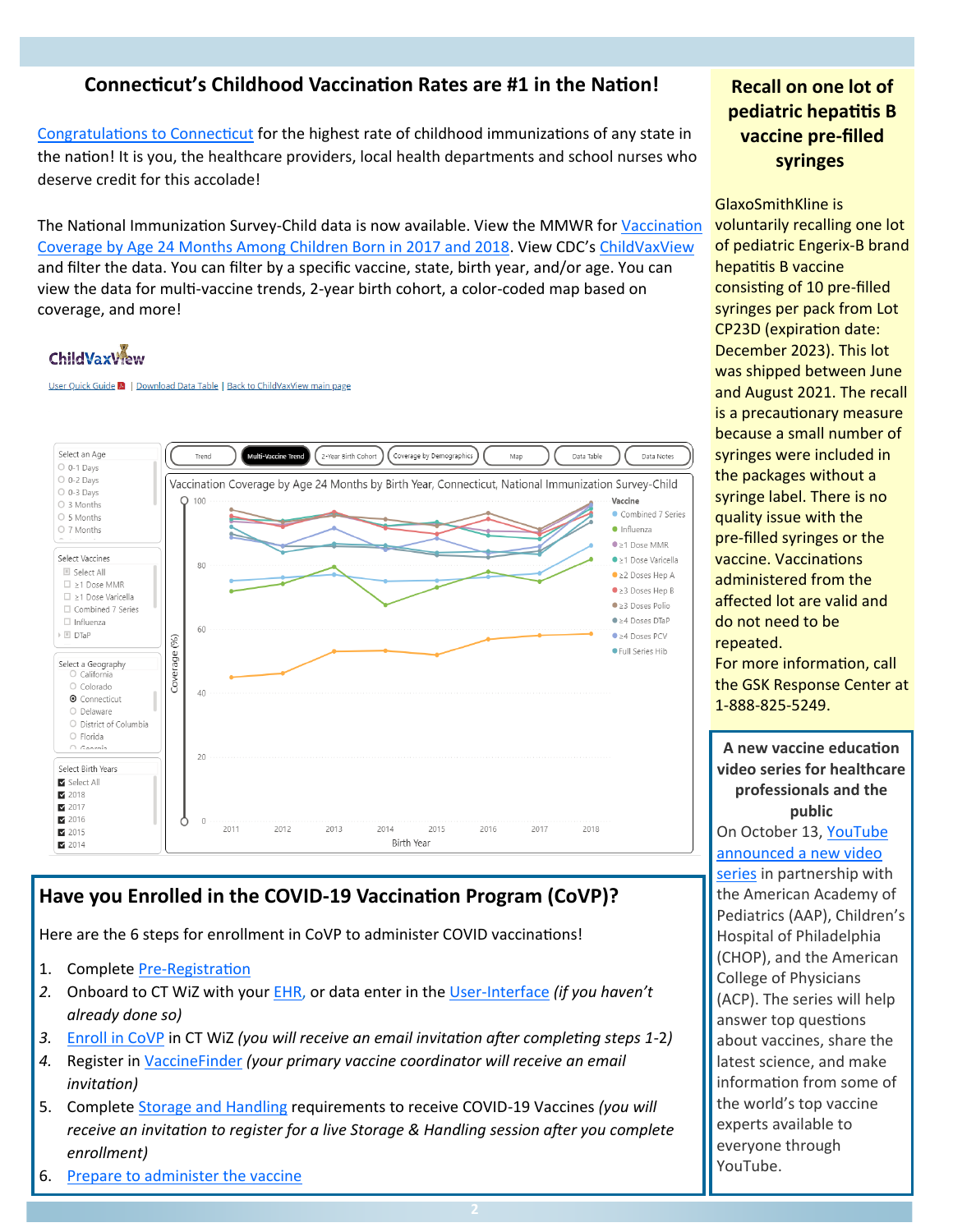## **Employee Spotlight**

#### **Loretta Rivera,** *CT WiZ Data Quality Lead*



Caption: Loretta in 2015, 8 months pregnant and happily working on data quality!

Back in 1999, one year after the immunization registry became a statewide system, Loretta Rivera started as a Temp and was later hired as a State employee with the CT DPH Immunization Program. She worked in many areas of the Immunization Program over the last 22 years including data entry, onboarding Electronic Health Records (EHRs), processing CVP orders in VTrckS, conducting user acceptance testing and trainings, and now as the 'Data Quality Lead' in CT WiZ. Often called the "Detective", Loretta is always investigating and conducting data analysis to ensure accurate and complete records in the system. She loves pivot tables, query manager reports and power BI analytics. In her free time, she enjoys 'simple mindless games' and spending time with her children and her family.

## *NEW!* **Data Quality (DQ) Corner**

#### **Goal**

- Now that you've met our Data Quality Lead, Loretta. We ask you, *"Who is the Data Quality Lead in your clinic?"* It might be a clinical or a technical person. By ensuring you have a point person, you will be better equipped to ensure your data is accurate, complete and timely in your EHR and in CT WiZ.
- Goal: Data will be available for clinical decision support, for public health action, and for patients to access their own consolidated records.

#### **Public Portal Tip**

As patients access their immunization records in the [CT WiZ Public Portal,](https://portal.ct.gov/DPH/Immunizations/CT-WiZ-Request-Immunization-Record) it reduces these requests to providers. **Please ensure you verify the patient's contact information** *(including cell phone and email)* **are current at each visit.** This contact information enables patients to use the Public Portal successfully, which requires two-factor authentication.

#### **Clinics with Electronic Health Record (EHRs) reporting**

- Each month, CT WiZ provides clinics with a **"CT WiZ Production Acknowledgment Summary Report"** (for technical and clinical data quality staff.) This report can help with identifying corrections in your EHR, changes in the interface, or training needs for your staff.
- When reviewing this report, you can run **CT WiZ Data Quality Reports** to assist you with ensuring your data is complete and correct, such as the: [Patient Reminder/Recall Report;](https://portal.ct.gov/-/media/Departments-and-Agencies/DPH/dph/infectious_diseases/immunization/CT-WiZ-Training-material-2020/Patient-Management/CT-WiZ-Reports-Manual-v-20-06292021.pdf) [Flag duplicates patients;](https://portal.ct.gov/-/media/Departments-and-Agencies/DPH/dph/infectious_diseases/immunization/CT-WiZ-Training-material-2020/Patient-Management/how-do-i-report-duplicate-patient-records-5_20.pdf) EHR-[HL7 Messages tools](https://portal.ct.gov/-/media/Departments-and-Agencies/DPH/dph/infectious_diseases/immunization/EHR-HL7/CTWiZ_HL7_UserGuide_July2020_V3.pdf)
- *If you have questions on your report, please reply to the email with your report.*

#### **Clinics using User Interface (UI) reporting**

- [Click here](https://portal.ct.gov/DPH/Immunizations/CT-WiZ-Patient-Management) for CT WiZ trainings in the user interface.
- [Click here](https://portal.ct.gov/-/media/Departments-and-Agencies/DPH/dph/infectious_diseases/immunization/CT-WiZ-Training-material-2020/Patient-Management/CT-WiZ-Reports-Manual-v-20-06292021.pdf) for a CT WiZ reports manual including data quality reports, such as Invalid Doses.
- *If you have questions on CT WiZ trainings, please [submit a helpdesk ticket.](https://dph-cthelpdesk.ct.gov/Ticket)*

### *IMPORTANT* **Reminders**

- **CVP Re-Enrollment is due by 12/15/2021!** In order to participate in the CVP, each provider is mandated to complete and submit a Provider Profile/Provider Agreement to the CVP on an annual basis. See the [memo](https://portal.ct.gov/-/media/Departments-and-Agencies/DPH/dph/infectious_diseases/immunization/CVP-2020/update-CVP-re-enrollment-10-12-21.pdf) that went out on 10/21/21 for more information. Instructions on completing this in CT WiZ can be found on our Enrollment/Re-[Enrollment page.](https://portal.ct.gov/DPH/Immunizations/CVP--Provider-Profile-Enrollment_Reenrollment)
- **Reminder**: If you have an existing CT WiZ username, you can [reset your own password.](https://portal.ct.gov/DPH/Immunizations/CT-WiZ-User-Account)
- **New Medical Exemption Form:** Pursuant to Section 7 of [Public Act 21](https://www.cga.ct.gov/2021/ACT/PA/PDF/2021PA-00006-R00HB-06423-PA.PDF)-6, this [Medical Exemption Certificate](https://portal.ct.gov/-/media/Departments-and-Agencies/DPH/dph/infectious_diseases/immunization/CT-WIZ/CT-Medical-Exemption-Form-final-09272021fillable2.pdf) should be used by healthcare providers submitting a medical exemption for a child or student attending a Connecticut child care program, elementary, middle, or high school, or higher education.
- **You Must Provide Patients with Vaccine Information Statements (VISs) – It's the Law!** Check for the [current versions](https://www.immunize.org/vis/)  [and available translations of VIS!](https://www.immunize.org/vis/)